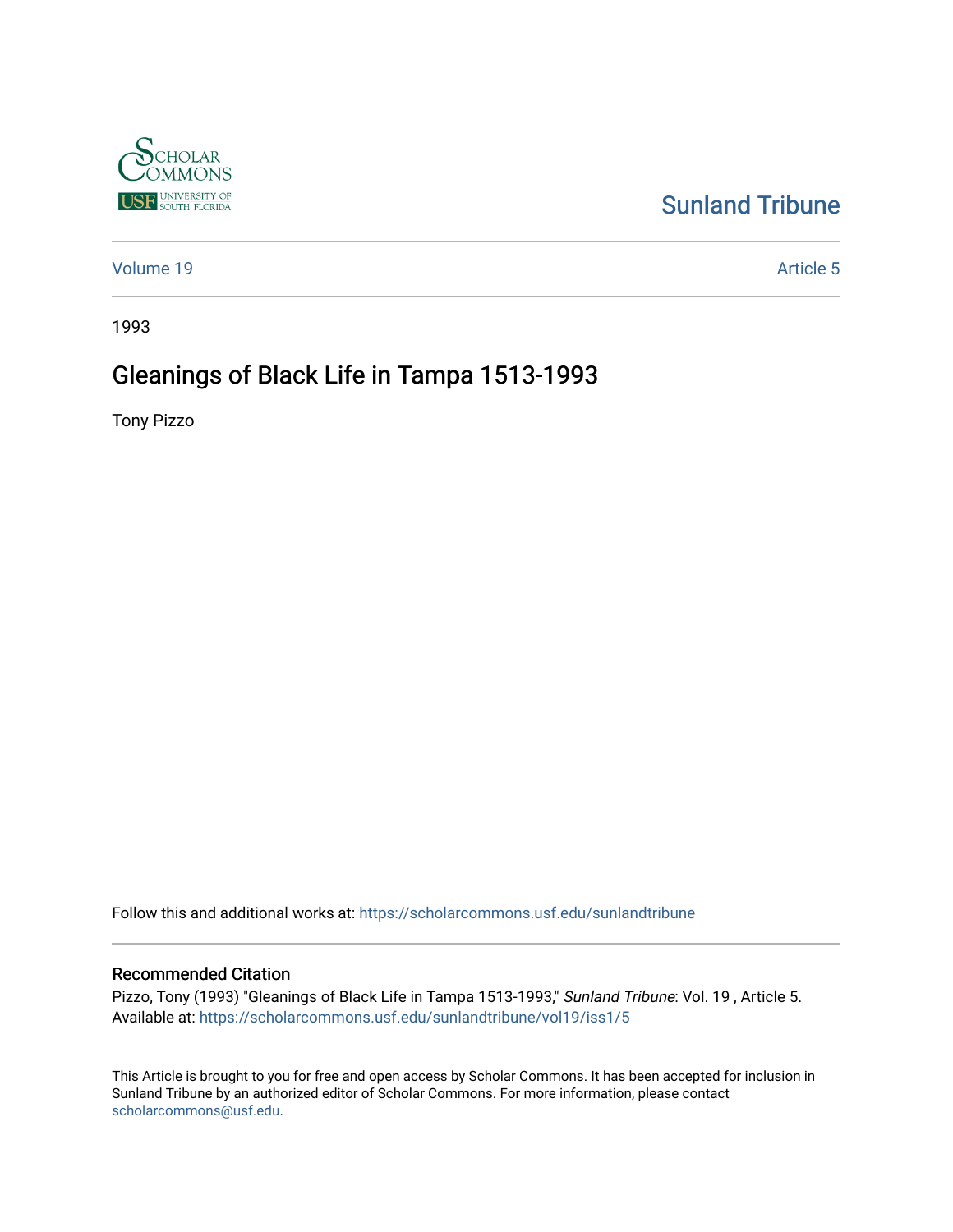# **GLEANINGS OF BLACK LIFE IN TAMPA 1513-1993**

## **By TONY PIZZO**

Ponce de Leon, on his discovery of Florida in 1513, reached the mouth of Tampa Bay. On board Ponce's flagship, the *Santa Maria de la Consolacion*, the registry shows that there were two free Blacks, both were named *Jorge* (George) and a slave named Juan de Leon. Black history in the Tampa Bay area began with the discovery of Florida in 1513.

> *The Mangrove Coast*  by Karl A. Bickel

*Juan Ponce de Leon*  by Vincente Murga Sanz

In 1528, an expedition of Spanish explorers arrived at Tampa Bay under the command of Panfilo de Narvaez. The ill-fated group, 300 strong, marched inland into the Florida Jungle and were never heard from again with the exception of four intrepid survivors. Among them was Estevanico, a blackamoor of Asemmur, Morocco. For eight years the four wandered through hostile territory until they found refuge in Mexico.

Estevanico, the Black, later joined an expedition in search of the fabled Seven Cities of Cibola in the region which would later be known as New Mexico. He met his death in a shower of arrows from the hostile Zuni Indians. Estevanico is remembered as the first Black to trample through the Tampa region and helped raise the curtain on the New World.

*Spanish Explorers In the Southeastern United States The Narrative of Alvar Nunez Cabeza de Vaca*  Barnes & Noble, Inc. NY, 1959

The first slave transaction took place at Fort Brooke in 1838. Maj. Donald Fraser sold a "Negro woman recently introduced into the territory" for \$300.

> *Tampa Bay Monthly*  April 1985

The first Indian Negro voluntarily surrendered at Fort Brooke in 1840, at the height of the Seminole Indian War.



"**Aunt" Dorcas Bryant was one of Tampa Town's colorful characters in pioneer days. She enjoyed the esteem of the community. She lived on the south end of Dorcas Pond located east of the Union Station. Her son, Peter, became an attorney "of some ability."**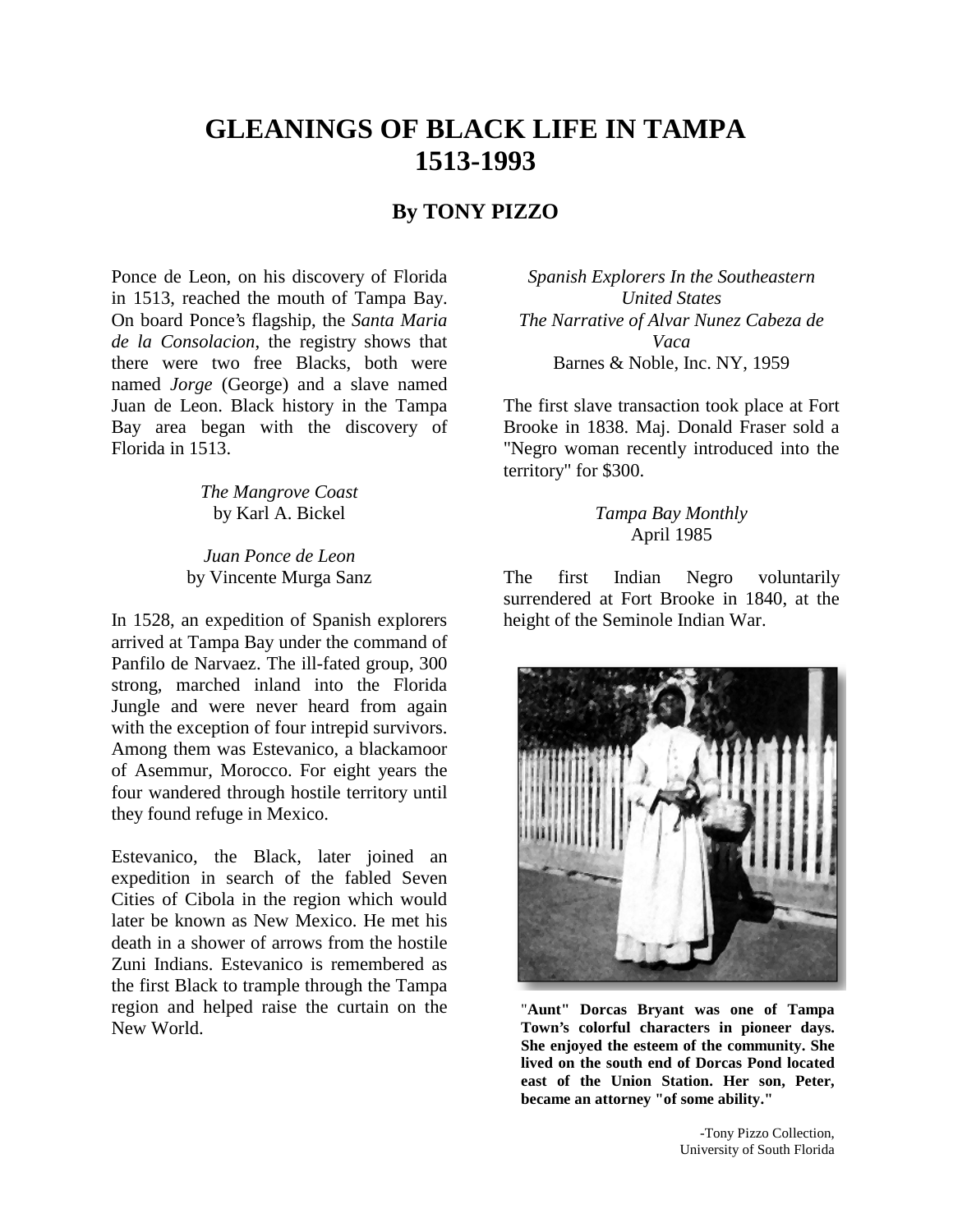

"**Freed Slave Offers Defense Aid" "White-whiskered and half-blind, 97-year-old Ben Smith, slave Negro who was emancipated when he was 21, offered himself at the Court House for civilian defense. As he gazed on the Civil War memorial in the courtyard, he expressed regret that his failing vision would keep him from helping defend a free America."** 

*Tampa Times* - May 30, 1941

## Hillsborough County's First Record Book page 89

Gopher John was a young Black who lived with the Seminole Indians at Lake

Thonotosassa. One day in 1826, John went to Fort Brooke and stated he was a Seminole Negro and spoke the English and Seminole languages. He was permitted to hang around. In time it was discovered that he was an expert in catching gophers which were considered a delicacy by the soldiers- -especially prepared as a stew. John was given the job to take care of the gopher crawl (kraal). From that day on he was known as "Gopher John."

> *Letters From the Frontiers*  by George A. McCall-Maj. Gen. University Press of Florida Gainesville, 1974

Louis Pacheco, an intelligent Black versed in the English and Seminole languages, well acquainted with the wilderness road to Ft. King, now the Ocala area, was rented out by his owner, Mrs. Antonio Pacheco, to Capt. J.1. Belton of Ft. Brooke for \$30 a month. Pacheco was assigned to go on the ill-fated expedition led by Maj. Francis L. Dade to reinforce the unit at Fort King. Near the Little Withlacooche River, on December 28, 1835, the Seminoles attacked and massacred Maj. Dade and his men. One hundred five (105) officers and men perished. There were three survivors. The massacre prompted the Second Seminole War which lasted seven years.

Pacheco was captured by the Seminoles and eventually was taken to the Indian nation in Arkansas.

There were detractors who accused Pacheco of betraying the Americans. Until his death at the age of 95, he vehemently denied the accusations of treachery. Serious historians have studied his relations of the massacre, and believe him to be innocent of the allegations against him.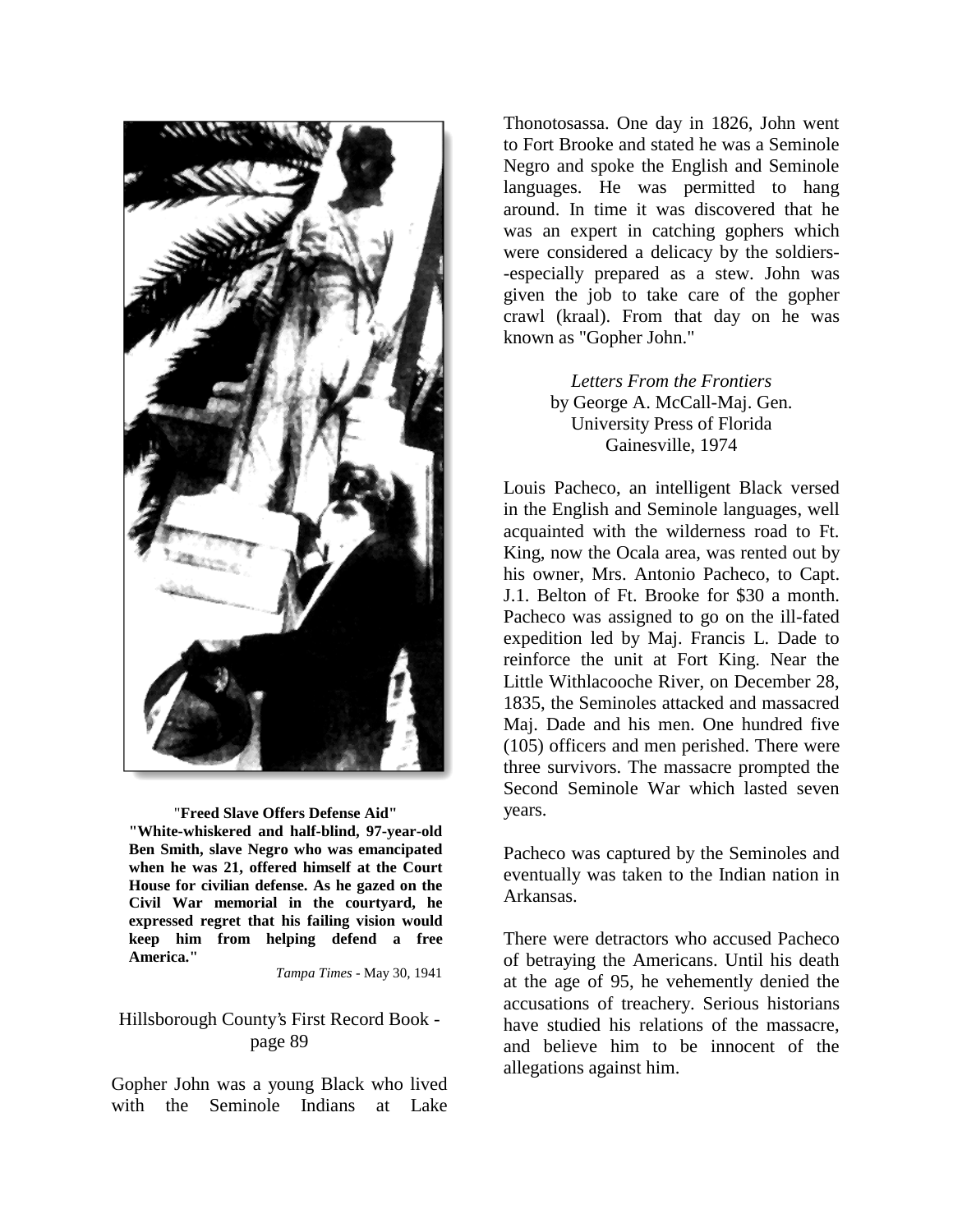

**Paulina Pedrosa was one of the notable women heroines of the Cuban Revolution. The site of her home in Ybor City is now Marti Park. The Cuban government honored her memory with a bronze relief plaque of her likeness which graces the wall in the park.** 

-Tony Pizzo Collection, U.S.F.

## *Pioneer Florida*  by D. B. McKay - 1959

Sampson Forrester, "a colored centennarian" wrote the *Tampa Journal*, was a giant of a man. When a boy, Sampson was captured by the Seminoles near Lake Harney. He lived among the Indians until adulthood. When the Seminole War broke out in 1835, he offered his services to Fort Brooke. Throughout the war he served as guide, interpreter, and spy for the Americans. After the war Gen. Zachary Taylor freed him and obtained for him a five (5) acre grant for his meritorious services to the army. He developed a productive farm and became a slave owner. "Uncle Sampson" reported the



**Clara C. Frye, a devoted humanitarian, built the first hospital for blaks in Tampa in 1923. After running the hospital for many years, never pressing patients for payment, she died impoverished on April 8, 1936. The Tampa General Hospital pavilion is dedicated to the memory of Clara C. Frye** 

*Journal*, died "November 29, 1888" at the age of 102. He was a "highly respected colored man." Sampson was a member of the A.M.E. Zion Church.

> *Tampa Journal*  December 6, 1888 *Pioneer Florida* by D. B. McKay - 1959

Soon after Madison Post was sworn in as Mayor of Tampa, in February 1858, an ordinance was passed requiring all free Negro men to pay a city tax of \$50 per year, and free women, \$25 per year. A local writer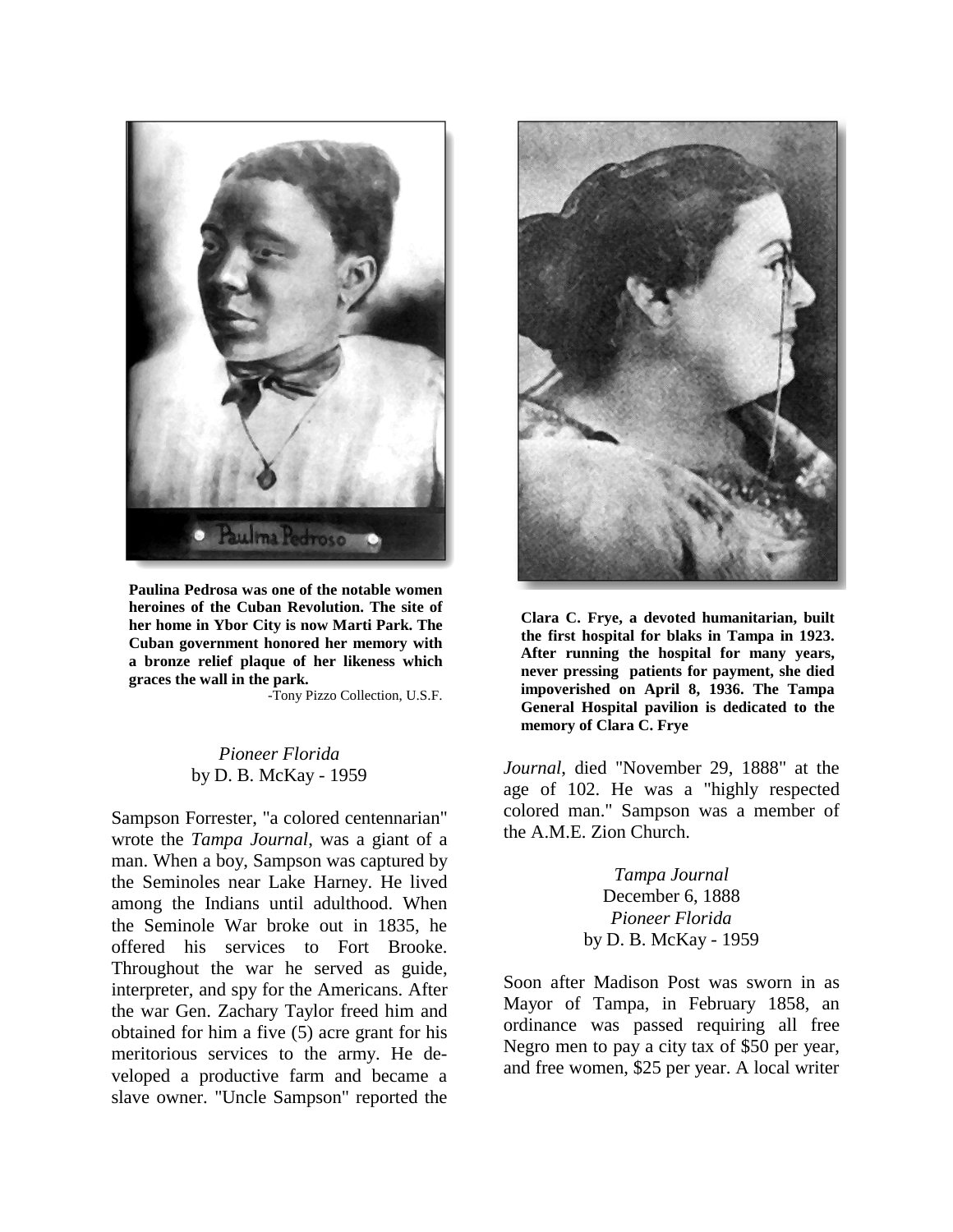

**Black Tampans in their Sunday best on their way to an outing-circa 1900.**  -Tony Pizzo Collection, U.S.F.

reported that "this made it quite expensive for a Negro to be free."

#### Author's File

In 1868, the Tampa Black Community celebrated the May festival with a picnic lunch. A queen and maids were elected.

#### *The Florida Peninsular*  May 16, 1868

A Black Democratic Club was organized in Tampa, August 14, 1896. Jacob Craig was elected president. The *Tampa Times* reported that it was "an echo of discontent among the best element of colored Republicans in Tampa."

## *Tampa Times*  August 1896

George Edgecomb was the first black county solicitor in Hillsborough County. The George Edgecomb Bar Association presents the George Edgecomb Award during law

week each year to a Black citizen for meritorious service to the Black community of Tampa.

#### *Tampa Tribune*  April 30, 1993

The Watchman's Club was the first club organized in Tampa for the purpose of watching over and protecting the welfare of the colored race. There were sixty charter members. The officers were: Thomas Knight, President; P. S. Hamlin, V.P.; S. R. Poinsett, Financial Secretary; W. D. Walker, Recording Secretary, and Lum Hawk, Treasurer.

#### *Tampa Times*  April 30, 1894

Fortune Street, in downtown Tampa, is named for Fortune Taylor a Black pioneer, who owned a large tract of land on the cast side of the river extending north from Fortune Street.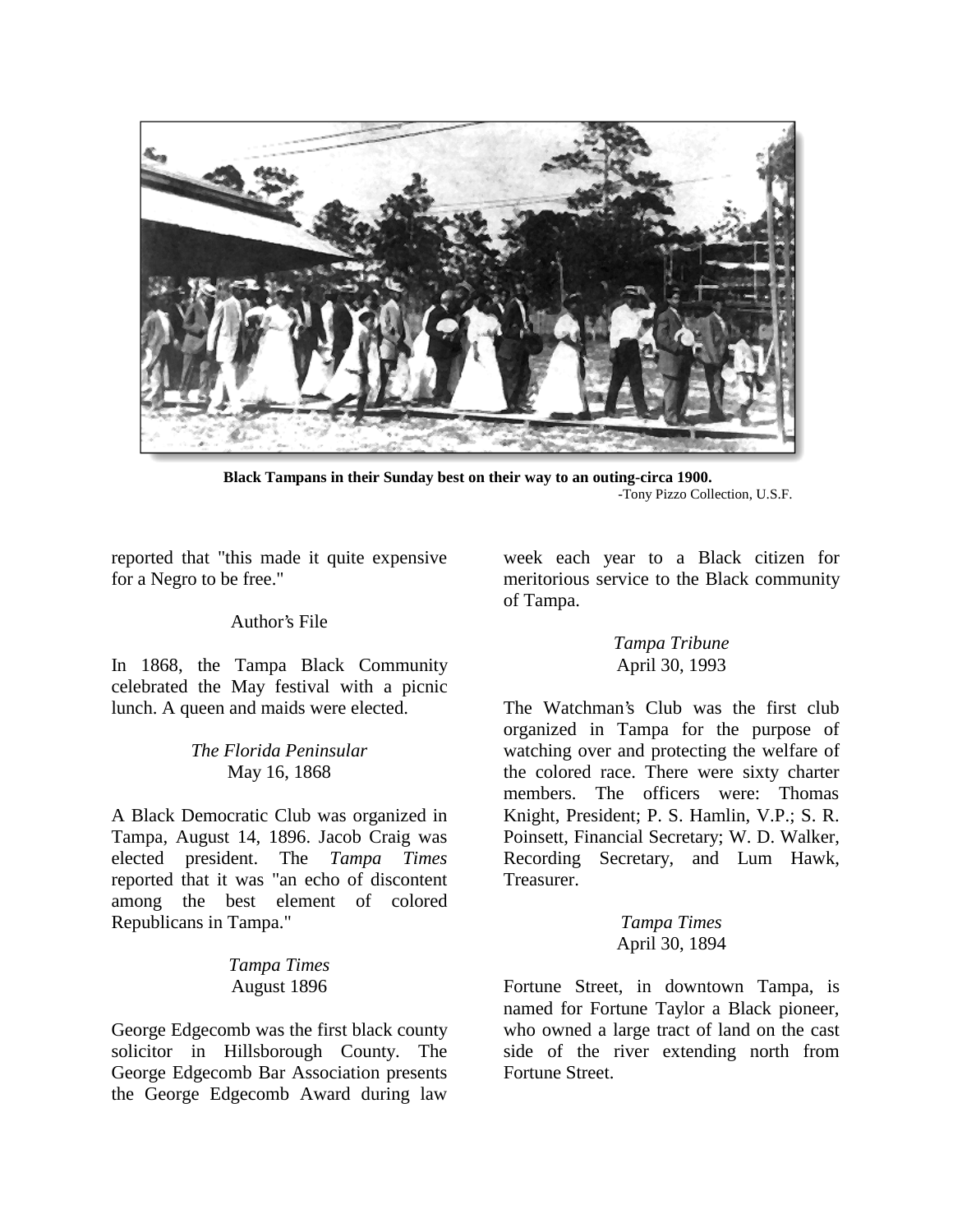

**Gen. Flor Crombet was the first Cuban revolutionary officer to visit the nascent Cuban colony in Ybor City in 1888. Gen Combet died in combat at the age of 45 for**  *Cuba Libre***.** 

-*Tony Pizzo Collection*, U.S.F

*Tampa Tribune*  October 29, 1950

The actor Stephen Fetchit's real name was Lincoln Theodore Perry. He started as a minstrel boy on the streets of Ybor City where his father worked in a cigar factory. Fetchet went on to become the first Black movie star.

> *St. Petersburg Times*  November 20, 1985

The Garrett Post Office, a part of Seffner, was named after Garrett Armwood a member of an illustrious black pioneer family of Hillsborough County. The name of

Garrett Post Office existed from 1906 to 1915.

*A Chronology of Florida Post Offices*  By Alford G. Bradbury Florida Federation of Stamp Clubs-1962

Ann Lowe was one of America's leading dress designers. She designed the wedding dress for Jacqueline Bouvicr when she married John E Kennedy. She ran a dress salon in Tampa from 1919 to 1928. She left to work for Saks Fifth Avenue. She designed dresses for the Rockefellers, DuPonts, Biddles, Posts and three generations of Auchinclosses. The *Saturday Evening Post* called her society's best secret" ... "the only Negro to become a leading dress designer." Five of her designs are in the Institute of the Metropolitan Museum of Art. She died in 1981 at the age of 82.

> *Tampa Tribune*  February 28, 1981

Thomas E. Stringer became the first Black circuit Judge of Hillsborough County in 1988.

> *Tampa Tribune*  February 22, 1988

James T. Hargrett, Jr. became the first Black Hillsborough County legislator since the days of Reconstruction. He was named chairman of the Hillsborough Legislative Delegation.

> *Tampa Tribune*  January 4, 1987

Three Black citizens served on the Hillsborough County Grand Jury for the first time since Reconstruction Days.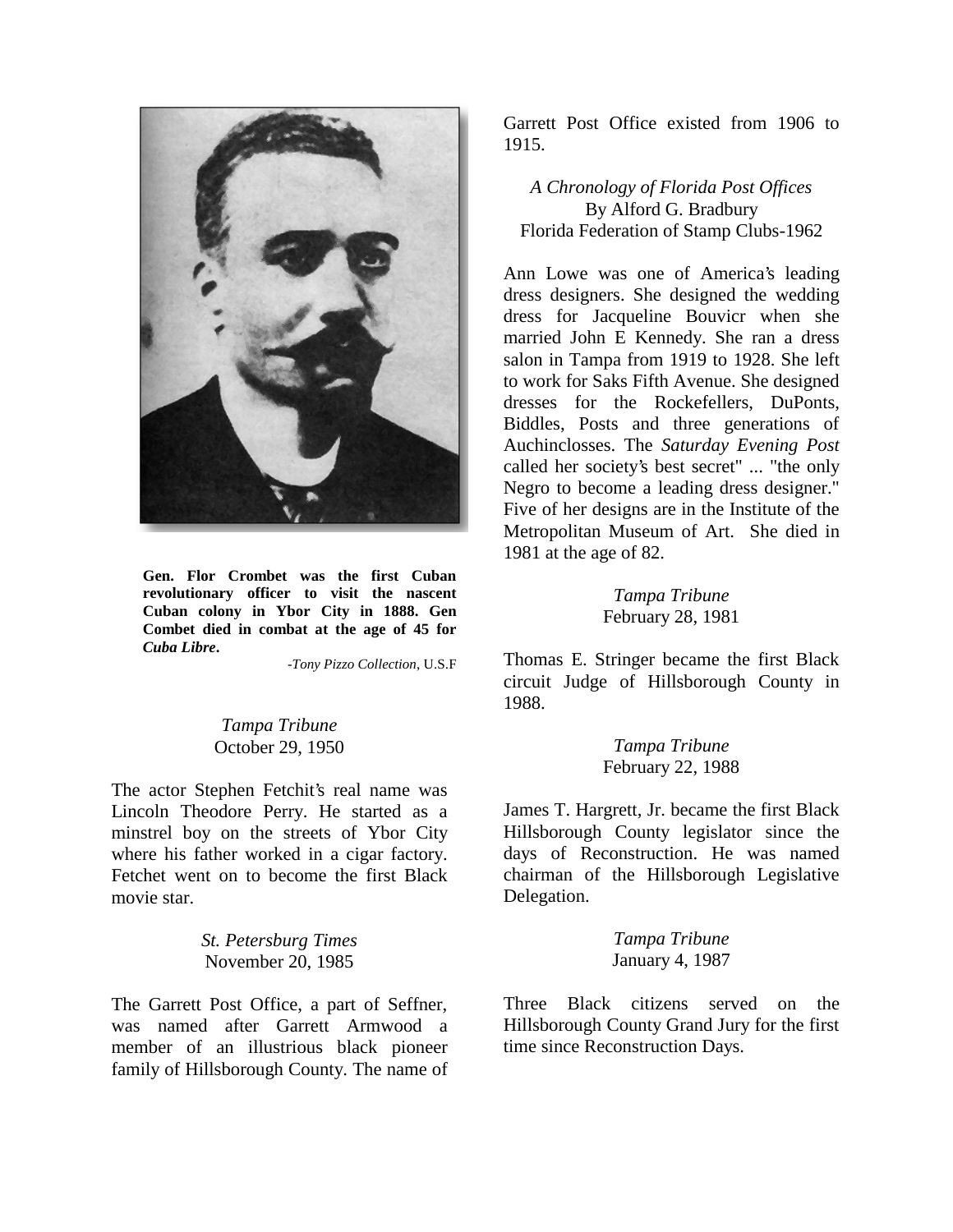#### *Tampa Times*  April 3, 1951

Mr. Sinai A.M.E. Zion Church is the oldest Black church in Tampa, organized in 1863, the same year the Emancipation Proclamation became effective. The first church building was built in 1869 with donations from the membership. Today the church is located at 2909 Nebraska Avenue.

## *Tampa Tribune*  February 27, 1988

Noble Sissle, famous author-conductor died at his Tampa home December 17, 1975. He wrote many popular hits including, "I'm Just Wild About Harry," and "You Were Meant For Me." Sissle was the organizer and first president of the Negro Actors Guild.

#### *Tampa Times*  December 18, 1975

Clara C. Frye, a devoted humanitarian, built the first hospital for blacks in Tampa in 1923. After running the hospital for many years, never pressing patients for payment, she died impoverished on April 8, 1936. The Tampa General Hospital pavilion is dedicated to the memory of Clara C. Frye.

"Tampa gets first Black mailman."

*Tampa Times*  April 17, 1902 - April 17, 1922

At the outbreak of World War I a delegation of Black Tampans met with Mayor D. B. McKay offering their services in the war effort.

> *Tampa Times*  May,5, 1917



**Stepin Fetchit, shown as he arrived in Tampa in 1948. His real name was Lincoln Perry. When he was a boy he shined shoes in Ybor City where his father worked as a cigarmaker. It was as a little mintrel boy on Seventh Avenue, his first stage, from where he went on to become the first black Hollwood star.** 

-*Tony Pizzo Collection*, U.S.F.

Joseph A. Walker was the first Black to be elected to the Tampa City Council - 1887.

> *Tampa Tribune*  Leland Hawes' Mail Bag May 9, 1993

Butterfly McQueen - "Prissy" of the epic film "Gone With the Wind" is a native Tampan.

#### *Author's File*

St. James Episcopal Church had its first priest, the Rev. Mathew McDuffie on the first Sunday of August, 1892.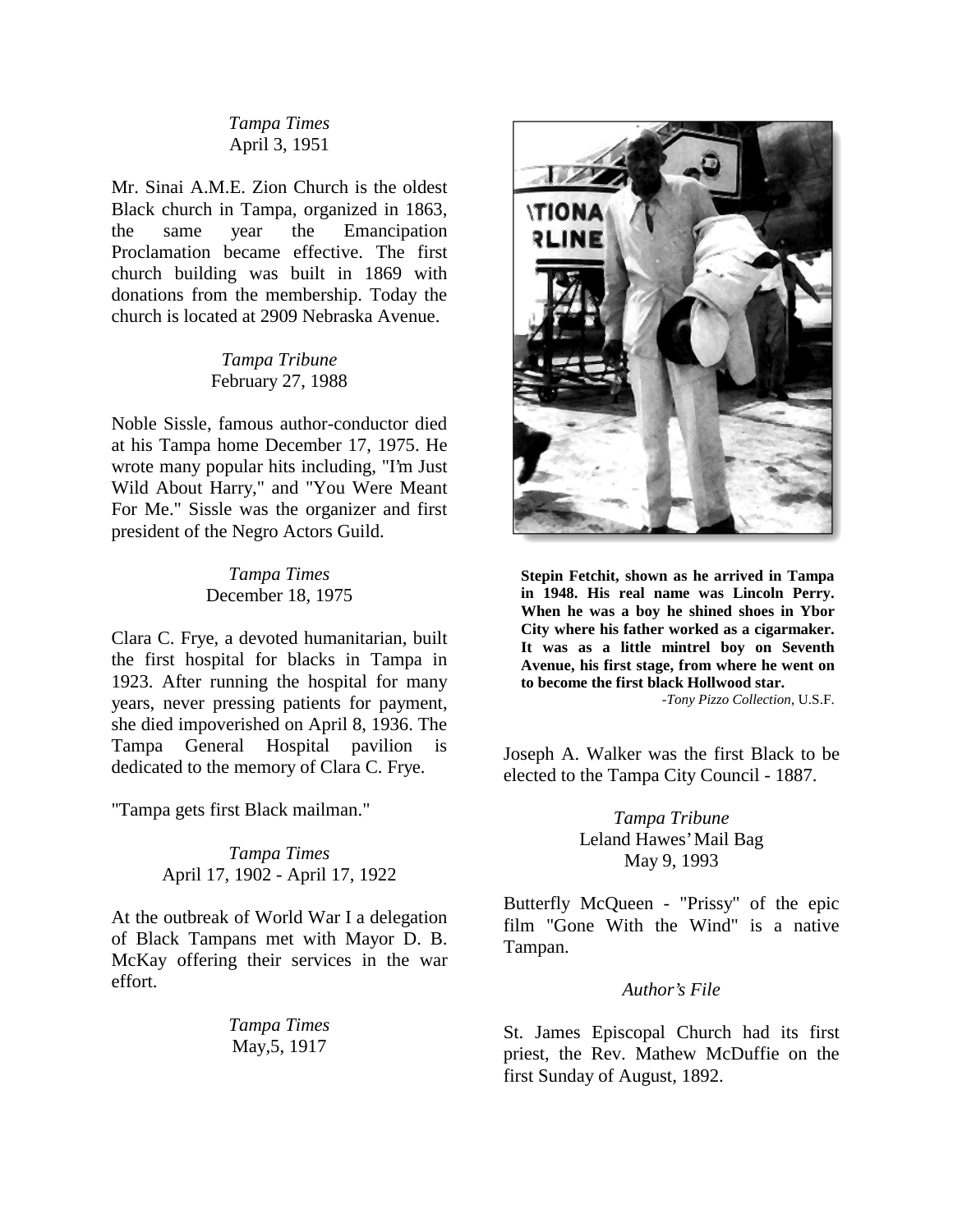## *The Bishops Journal*  St. James Episcopal Church

Tampa's Dwight Gooden, is one of the great pitchers in major league history. In 1985, he won the National League Cy Young Award, and was chosen as the Associated Press Male Athlete of the Year, which includes all players from different sports in every event.

> *Tampa Tribune*  January 19, 1986

Gary Sheffield, Hillsborough High School, was voted the best high school baseball player in the country. Sheffield, Dwight Gooden's nephew, was selected by the Milwaukee Brewers in the first round as a third baseman.

## *Tampa Tribune*  June 13, 1986

In the late 1890's, the Black people of Tampa organized the Old Settlers Club. The president was Wm. J. Walker, the grandson of "Aunt" Dorcas Walker. This Club of pioneer Blacks had forty-nine members. Their objective was to have social gatherings and to preserve their history and heritage.

# *Pioneer Florida*  By D. B. McKay

## *An unknown, unsung Black Hero of Tampa*

On June 14, 1888, The Tampa Tribune reported "Last Thursday night the south bound passenger train struck a cow about halfway between Kissimmee and Plant City and threw the cow up against the headlight breaking it off. A Negro brakeman was bound to the frame and held the light until the train reached Tampa."

Sarah Kilbert, a former slave belonging to the Seawood family died May 14, 1893, in Tampa. It was believed she was 97 years old. An immense procession followed the remains from the Beulah Baptist Church to the cemetery.

## *Tampa Times*  May 15, t893

"Aunt" Dorcas Bryant lived on the south end of Dorcas Pond located in the area which would later become Ybor City. The pond was located on today's 7th Avenue and 12th St. She was highly regarded, and very popular with white families. The strong willed woman died at the age of 82.

> *Tampa Times*  January 1, 1894 *Pioneer Florida*  By D. B. McKay

William Ashley, the first city clerk of Tampa, in the early days of Tampa, died in 1873 and was buried at Oaklawn cemetery. Shortly after his death his Black servant died. She was buried in the same grave with her master. Ashley's executor, John Jackson erected a tombstone in 1878 "to commemorate their fidelity to each other." The inscription reads: "Here lies Wm. Ashley and Nancy Ashley, Master and servant. Faithful to each other in that relation in life, in death they are not sepcrated [sic]. Stranger consider and be wiser. In the grave all human distinction of race or caste mingle together in one common dust."

# *Tampa- The Treasure City*  By Dr. Gary Mormino and Tony Pizzo - 1983

Dr. Fred Smith was the first Black physician to operate at St. Joseph's Hospital, the University Community Hospital, and other facilities.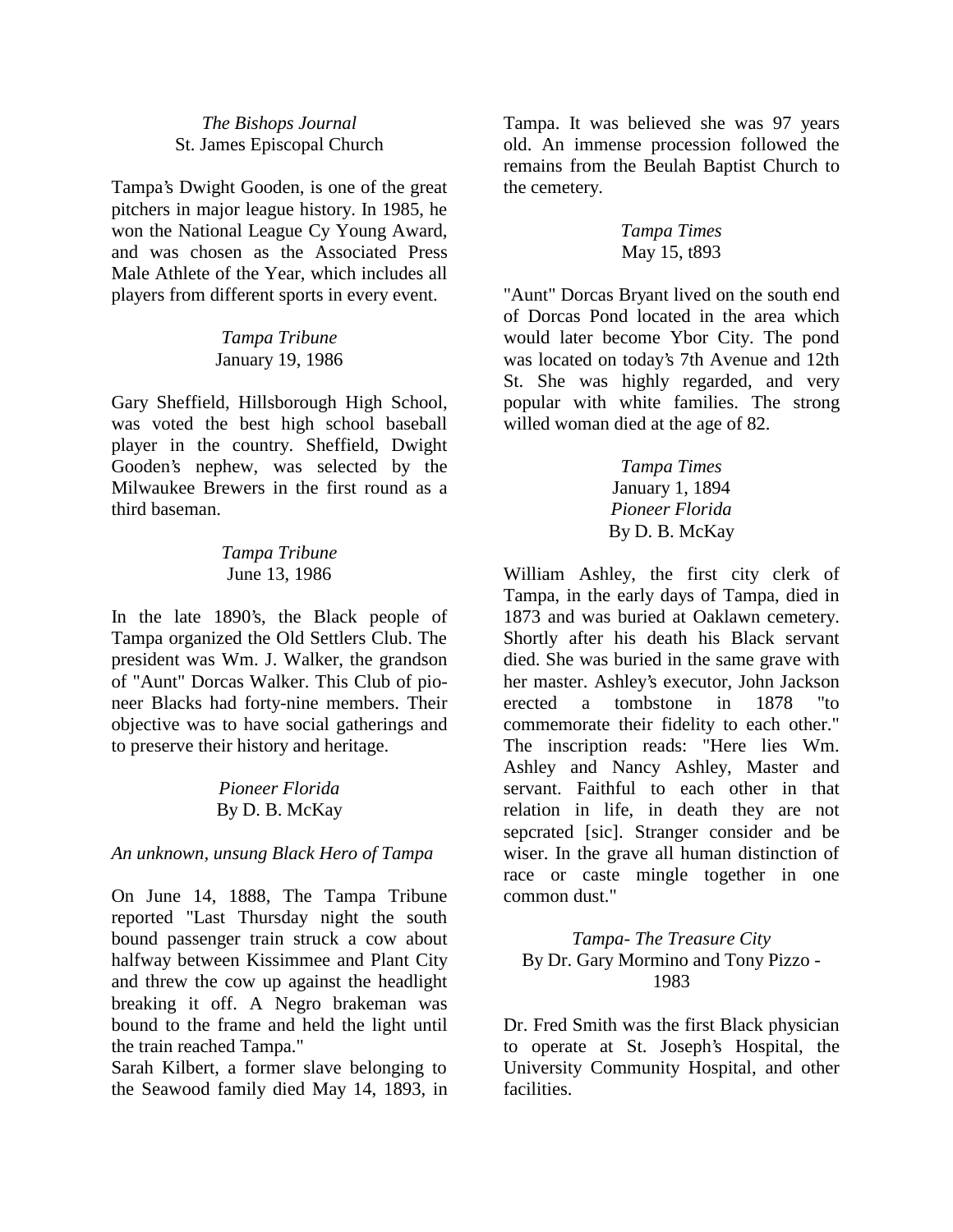*Tampa Tribune*  January 2, 1989

Z. D. Green, Tampa's first Black attorney was admitted to the bar upon presenting proper credentials from the State of South Carolina.

> *Tampa Tribune*  May 9,1909

The Jim Crow Law went into effect in Tampa July 1, 1905. The Black populace was incensed and boycotted the streetcars.

> *Tobacco Leaf*  July 16, 1905

The Rev. A. W. Puller, pastor of the Bethel Baptist Church, on August 5, 1924, became the first Black to address the Tampa Rotary Club. "The pastor entered the room to the tune of Old Black Joe, unheralded and unintroduced." His message was, "What a Negro can be and do if he wants to." He called upon the Rotary Club for assistance in bettering school conditions. The program was considered one of the best and enjoyable of the year.

> *Tampa Daily Times*  August 5, 1924

The first Blacks served on the Hillsborough County Commission during the Period of Reconstruction. The following were members of the commission during 1871: Mills Hollyman, Cyrus Charles, Bob Johnson and John Thomas.

> *Florida Peninsular*  February 15, 1871 - Editorial Page

E. L. Bing was the first Black to serve on the Hillsborough County Commission in the twentieth century. He was *appointed* by

Gov. Bob Graham in 1983. Rubin Padgett was the first Black *elected* to the commission. Sylvia Kimbell, the present member, is the first Black woman to be elected to the county commission. Bing was a celebrated educator, and a citizen of great merit. Bing Elementary School honors his memory.

> *Tampa Tribune*  November 28, 1987 - July 9, 1990

"The *Washington Post* published an interesting article about Willie Moore, a one-armed Black citizen of Tampa who was visiting the capital to attend McKinley's inauguration."

#### *Tampa Times*  January 25, 1898

Dobyville, the small Black community in Hyde Park was named after James C. Doby, the ice peddler of Hyde Park. He was very popular with the white children who used to hitch rides on his wagon while he serviced his route.

## Author's File

Levin Armwood was the first Black deputy sheriff in Hillsborough County.

Blanche Armwood, an extraordinary woman, was the first executive secretary of the Tampa Urban League and first supervisor of "Negro schools" in 1922. Armwood High School is named in her honor.

> *Tampa Tribune*  February 21, 1992 Author's File

Henry Brumick was Tampa's first shoemaker. The "fine old Negro" had a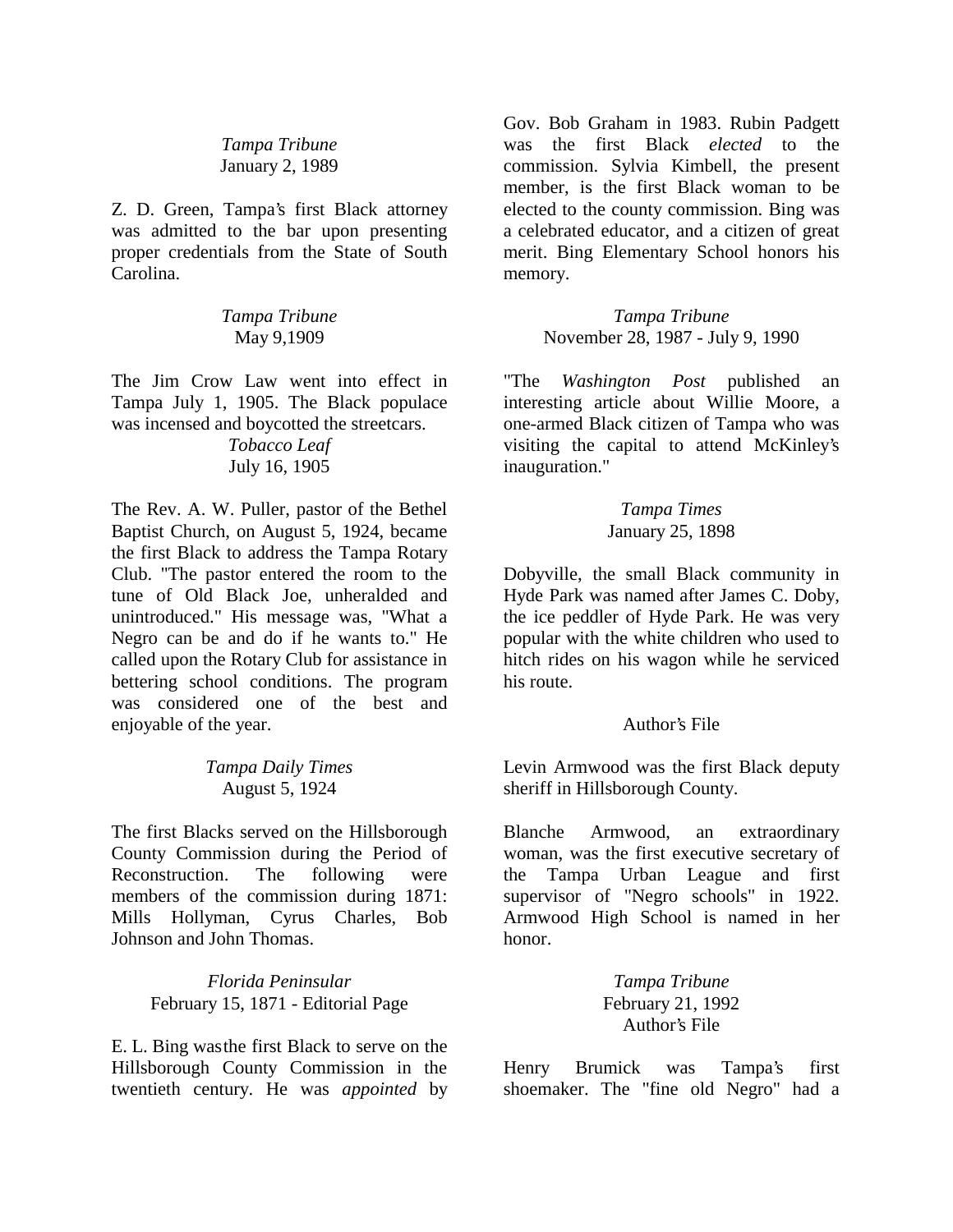large, family and gave all of his children an education. Two of them served as school teachers for many years.

# *Pioneer Florida*  By D. B. McKay

On June 6, 1888, Gen. Flor Crombet, a hero of the Ten Years War in Cuba (1868-1878) visited Ybor City. He, was the first Cuban military figure who came to inflame the hearts of the Cubans to continue the struggle for a *Cuba Libre*. The workers honored him with a concert at the Liceo Cubano where a few years later José Martí would incite his people, to rebel against the Spanish oppressors. The following day the Afro-Cuban patriot was feted at a picnic at Sulphur Springs by the Armonia Club. Gen. Crombet entertained his compatriots with his superb horsemanship and military tactics. The cigar workers honored him further by forming a patriotic club and named it Flor Crombet. The affair was celebrated with a grand parade through the sandy streets of Ybor City, and a big feast was held in the Monne Cigar Factory. Crombet died in battle during the Cuban Revolution of 1895.

*José Martí - Evangelio*  Doctrinal En Las Emigraciones' Institute Civico Militar Habana, Cuba, 1943 Author's File

Pauline Pedroso, an Afro-Cuban, is one of the heroines of the Cuban Revolution of 1895. An ardent supporter of Jos6 Marti, she safeguarded him in her home in Ybor City after an attempt was made to poison him. The site of her home is today the site of Marti Park. In 1902, Cuba became a republic. The Cuban community celebrated in a grand way. Funds were raised and Paulina was sent to lay an immense wreath of *Forget Me Nots* on the tomb of the

martyred José Martí. Paulina returned to Cuba where she died in her nineties, nearly blind. She requested she be buried with a picture of José Martí over her heart, and the Cuban flag in her coffin.

> *Vedas Ejemplalrs*  By Manuel Garcia Ramerez Habana, Cuba, 1928

The first cigar-maker in Tampa history was a Cuban slave. She was brought to the village of Tampa in 1837 by Odet Philippe, the first settler of safety Harbor. She made c1gars in the Oyster saloon on Whiting St. and the river.

## *Tampa Town*  By Tony Pizzo, 1968

The state Black baseball championship game was played in Tampa May 16, 1894, between the Tampa Baseball Nine, composed of Afro-Cuban players from Ybor City, and the Oak Hall Club, an Afro-American team from Gainesville. Four hundred fans came by train from Gainesville to cheer for their team. The "Tampa Colored Band" added to the festivities. The Tampa team won 10 to 9.

> *Tampa Times*  May 16, 1894 (5-16-1918)

An unknown story is that out of the Black cigar-makers some broke away from being cigar rollers to become cigar manufacturers.

Andrew Williams was a good example. In the 1915 special publication of the *Tampa Times* he ran an ad showing a photograph of his factory located at 1111 Scott Street. The advertisement proclaimed, "Established 1906. Largest cigar factory know to be owned and controlled by a negro. We ship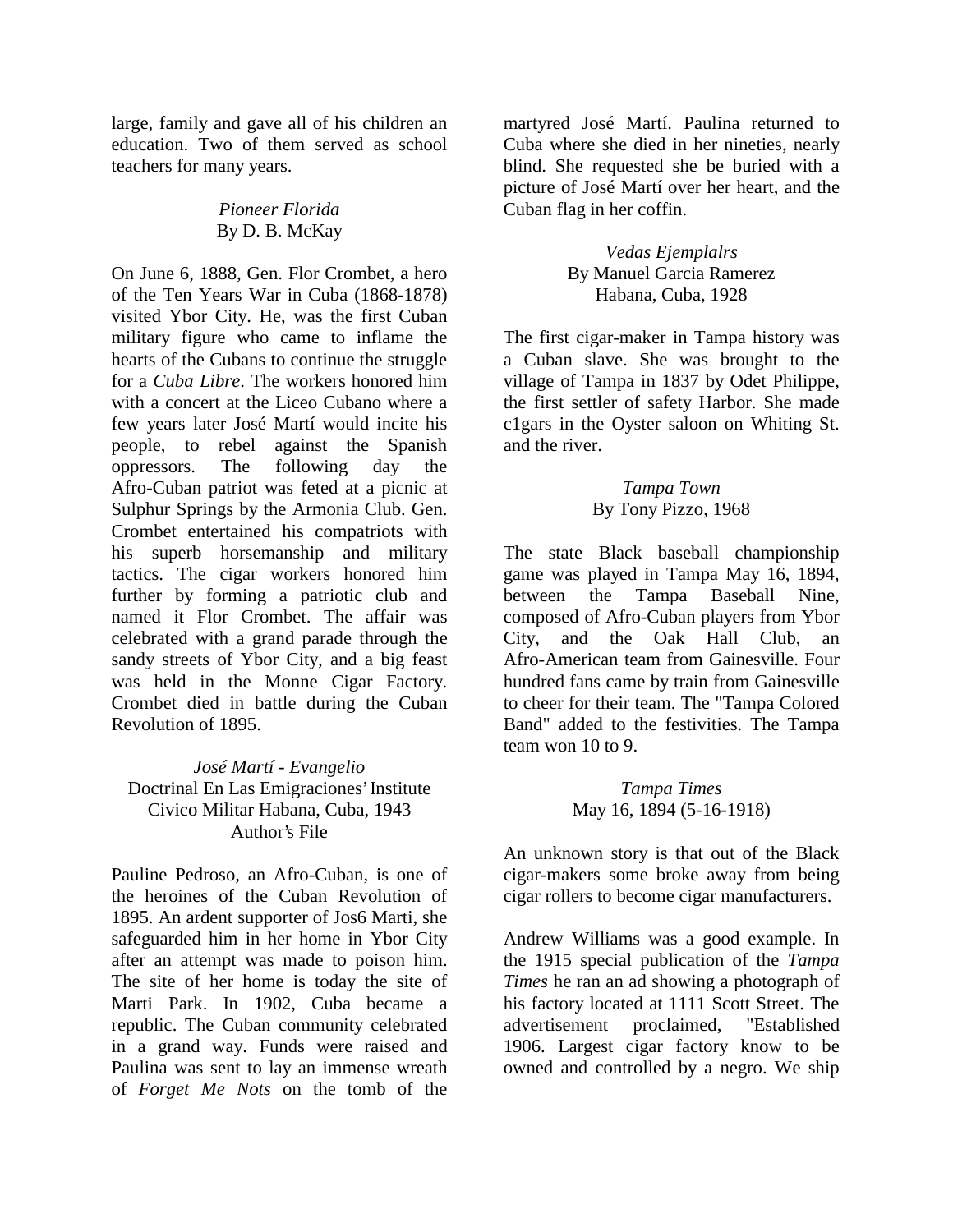our delightful Havana Cigars to nearly every, state in the Union and Nationalities."

#### *Tampa Times*  January 28, 1915

Several Afro-Portoricans also became cigar manufacturers. Catalino Cascllas established a small factory (*Chinchal*) in 1910, at 1604 23rd St., and his brother Pedro also ran his own *Chinchal*.

## *Afro-Cubans in Ybor City*  By Susan D. Greenbaum, U.S.F.

La Union Martí-Maceo was organized in 1904, by Afro-Cubans of Ybor City. They erected an impressive two story brick Clubhouse on 6th Ave., and 11th St. The club also had an adjacent walled-in patio where many social functions were held. Its members received medical and hospital services. The Club house had a cantina where dominoes Mid card games helped while away their time. In the early days classes were held for teaching the English language. The Afro-Cubans have played a vital role in the life of Ybor City.

> *Afro-Cubans /Ybor City*  By Susan Greenbaum

Black Cubans, cigar-makers, established a school in Ybor City, August 2, 1892. Marcello Cartillo was supervisor. Author's File

Cloe Cabrera, a native of Cuba, reared in Ybor City, was the first runner-up in the Miss U.S.A. Pageant in Albuquerque, N.M. in 1987. The beautiful and talented Miss Cabrera is now a *Tampa Tribune* reporter.

> *Tampa Tribune*  February 20, 1987

The spirit of the Old West was made evident one Saturday night when two young Black girls put on a dramatic equestrian exhibition. "Carry Bell and Little Adams, dressed as cowboys, thought they might have a high old time, wild west style, whooping and galloping through the sandy streets of Ybor City. Officer Short put a stop to the fun. The festive young ladies were socked with a hefty fine of \$25-00 for their horse play."

## *Tampa Tribune*  December 18, 1891

In 1897, Wen Galvez, a Cuban peddler of Ybor City wrote "the police patrol (wagon) is called the Black maria because the first person to ride it was a poor Negro woman who carried the name of the Virgin Mary while on this earth, and is now in the heavens."

The term Black Maria for the police patrol was in common use in Tampa through the 1930's.

> *Impressions De Un Viaje a Tampa*  By Wen Galvez Cuba Printing Co., Ybor City, 1897

Robert Meacham had been one of Florida's outstanding Black Reconstruction leaders. He served as a Florida presidential elector in the 1868 election of Ulysses S. Grant as president. In his last years he ran a shoe shop in West Tampa. He died in Tampa, February 27, 1902.

> History-Heritage, *Tampa Tribune*  Leland Hawes, August 5, 1990

Christine Meacham was Tampa's first Black woman school principal. In 1914 she was principal of Harlem Academy. When she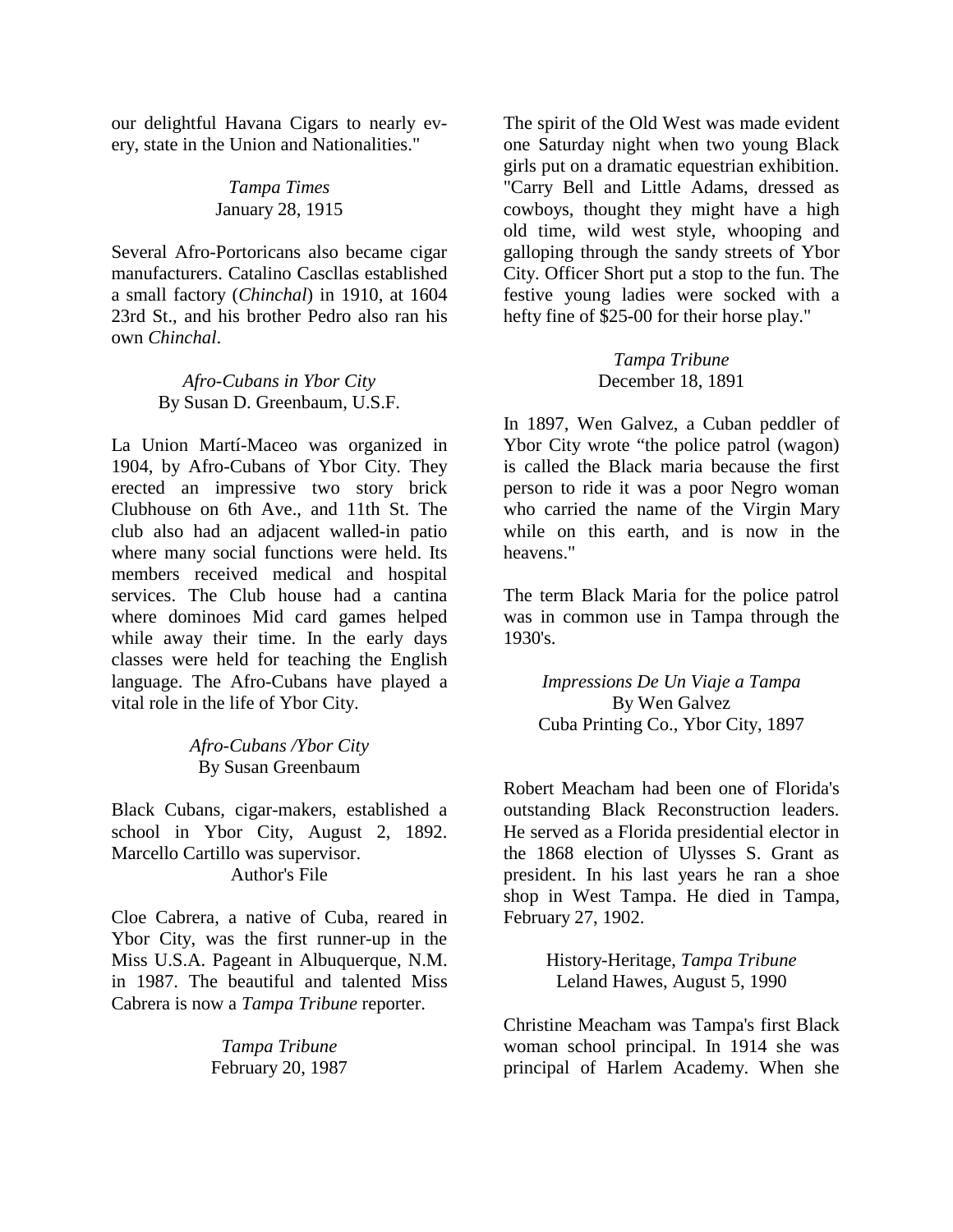died in 1927, every Black school in Tampa closed during the funeral.

*Tampa Tribune*  Leland Hawes, February 2, 25, 1990

Clara C. Frye, a devoted humanitarian, built the first hospital for Blacks in Tampa in 1923. She devoted her entire life to the health care of her people. The Pavilion at Tampa General honors her memory.

## *Tampa General Hospital Program*  February 24, 1991

The largest Emancipation Day parade was hailed to be "the largest held in Tampa until then."

> *Tampa Tribune*  January 2, 1906

St. Peter Claver Catholic School, with an all Black student body, opened February 2, 1894, in the old Methodist church building on LaFayette St. (Kennedy Blvd.) The sisters of the Holy Names Jesus and Mary were in charge.

## Author's File

The Rev. Abe Brown became the first Black to receive the coveted Civitan award as the Outstanding Citizen of Tampa for 1990.

Civitan Program, 1990

Henry Clay, one of the Black farmers of the earl 1890's owned a farm in the Sweetwater Creek area. He was a picturesque figure who drove an oxen at a brisk trot when he came into Tampa Town. He enjoyed giving white children rides in his two wheel cart.

> *Pioneer Florida*  By D. B. McKay, 1959

The First Baptist Church was organized in 1859. The house of worship was located at the corner of Twiggs and Tampa streets. The small frame building seated eighty members. Colored persons were enrolled, to wit: "Toney a manservant, and Harriet, a woman servant, both belonging to Capt. James McKay; Grace, a free woman, s/Samuel, a manservant, and Amy, his wife, belonging to John Darling; Millissy, a woman servant, belonging to Jesse Carter; Delia, a woman servant belonging to William H. Meredith." With the seven black members the original membership of the church was 23. As the Negro membership began to grow a separate service was held for them each Sunday.

In 1865, after the Civil War, the black members decided to establish their own church which is know today as Beulah Baptist Institutional Church.

> *The Baptist Church*  By William E. Sherrill, 1984

Rev. Leon Lowry, Pastor of the Beulah Baptist Institutional Church, for years has been a dedicated community leader. He has served on many committees, commissions and boards dealing with religion, education and race relations. Rev. Lowry was the first black elected to the Hillsborough County School Board. He was honored by the Hillsborough County Bar Association with the prestigious Liberty Bell Award. The Leon Lowry Elementary School stands as a symbol for his many years of outstanding community service.

> *Tampa Tribune*  September 7, 1974

At the outbreak of World War II, Ben Smith, a white-whiskered 97 year old former slave, stood before the Confederate Memorial in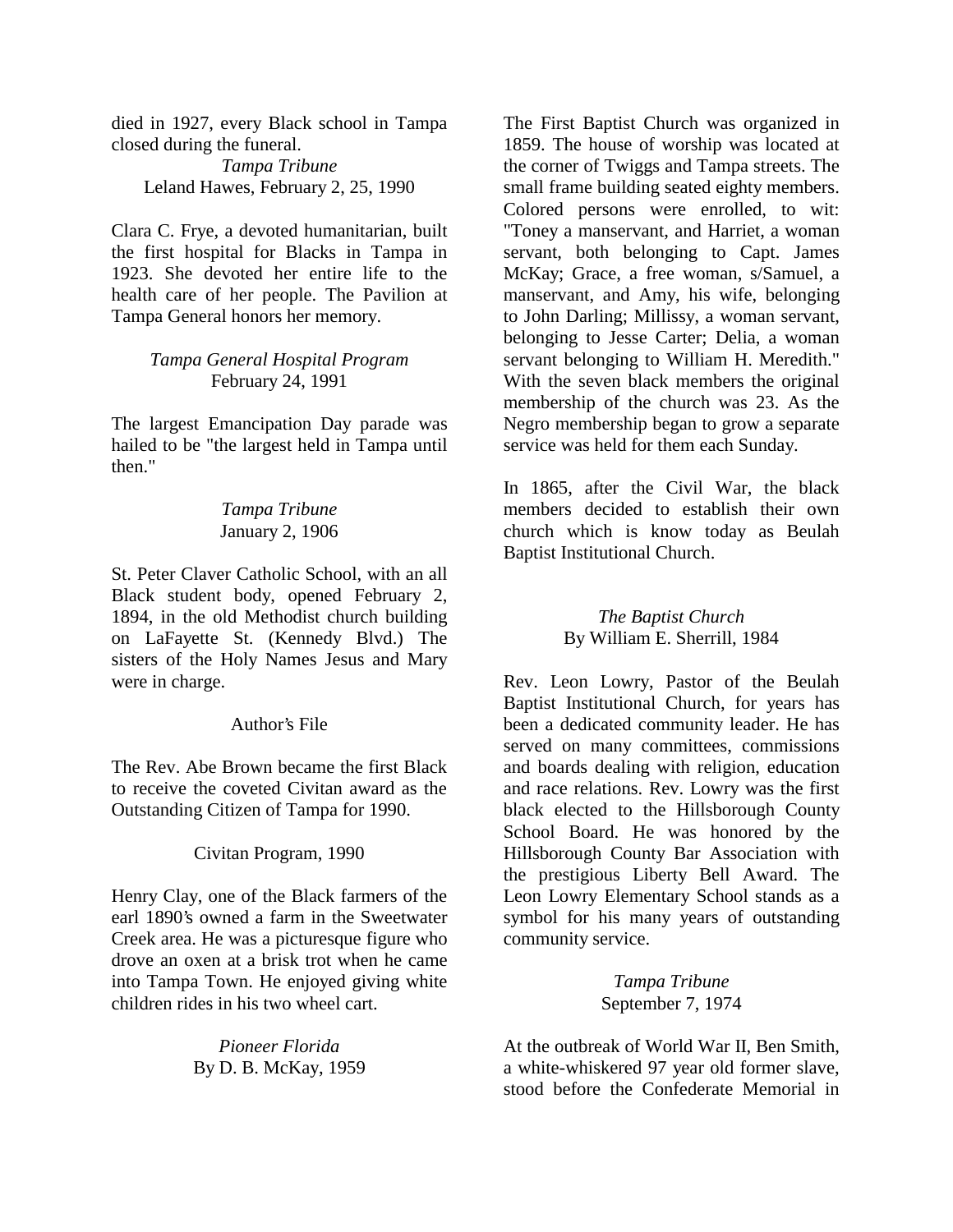front of the courthouse and offered his services for civilian defense to help defend a free America.

## *Tampa Times*  May 3 0, 1941

Julian "Cannonball" Adderly, a Tampa native became famous as America's jazz artist. After graduating from Florida A & M College he enlisted in the army, and led the 36th Army Dance Band. Later he studied at the Naval School of Music in Washington, D.C. Adderly was called the prophet of jazz. He became a very successful recording artist. *Downbeat Magazine* named him new alto star of the year 1959. He died in 1974.

#### *Tampa Tribune*  August 1974

The 1850 census of Hillsborough County showed a population of 2,377. The Black population was 671.

Robert (Bob) Morrison, Jr., the energetic and bright young man became the first Black Chief Administrator to the Mayor of Tampa. With Mayor Bob Martinez they solved many public problems.

# *Florida Business*  May 11, 1986

The first branch library for Blacks was opened in 1923. The library was located at 1310 Marion St., the home of Rev. Andrew J. Ferrell, Jr. It was named the Harlem Library after the Harlem Academy, the oldest colored school in Tampa.

> *Tampa Daily Times*  May 23, 1923

first city playground for Black children was established on Buffalo Ave. and 22nd Street, June 8, 1944.

# *Tampa Tribune*  June 18, 1944

Howard Bishop was the first Black policeman in Tampa.

> Tampa Tribune June 12, 1895 *Tampa Times*  March 12, 1917

Bennie Holder a beat cop of the Tampa Police Department worked his way to the rank of major. On June 25, 1993, he was named by Mayor Sandy Freedman as the first Black police chief in the history of Tampa.

## *Tampa Tribune*  June 26, 1993

Central Avenue was to Black Tampans what Seventh Avenue was to the Latin cigar-makers of Ybor City. The main business avenue of the Black community extended from Cass St. to Kay St. Streetcars travelled the length of the thoroughfare connecting with all sections of the city. Central Avenue was a good example of the variety of businesses found in larger commercial districts. For example, drugstores, barbershops, restaurants, dance halls, cafes, clubhouses, butcher shops, grocery stores, clothing stores, two theatres- -the Central Theatre and the Maceo theatre, and the one block long, two story, brick hotel carrying the name Mugge. The avenue was patrolled by two white patrolmen on foot.

In 1927, my father had an interest in the Liberty Cafeteria located on Central and